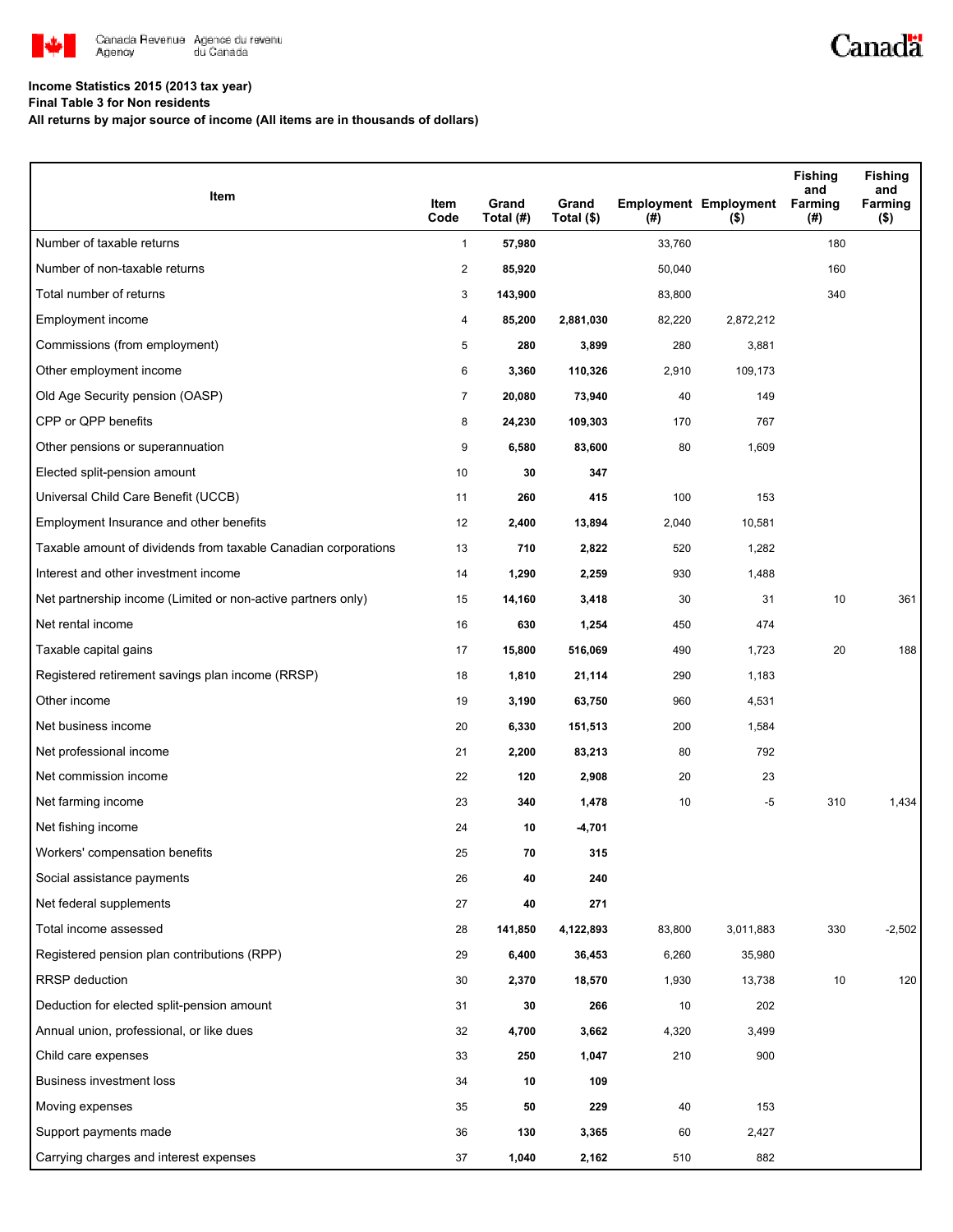

## **Income Statistics 2015 (2013 tax year)**

**Final Table 3 for Non residents**

## **All returns by major source of income (All items are in thousands of dollars)**

| Item                                                                                           | Item<br>Code | Grand<br>Total (#) | Grand<br>Total (\$) | $($ #) | <b>Employment Employment</b><br>$($ \$) | <b>Fishing</b><br>and<br>Farming<br>$($ #) | <b>Fishing</b><br>and<br>Farming<br>(\$) |
|------------------------------------------------------------------------------------------------|--------------|--------------------|---------------------|--------|-----------------------------------------|--------------------------------------------|------------------------------------------|
| Deductions for CPP/QPP contributions on self-employment and<br>other earnings                  | 38           | 120                | 96                  | 20     | 10                                      |                                            |                                          |
| Deductions for provincial parental insurance plan (PPIP) premiums<br>on self-employment income | 39           |                    |                     |        |                                         |                                            |                                          |
| Exploration and development expenses                                                           | 40           | 9,700              | 33,630              | 30     | 126                                     |                                            |                                          |
| Other employment expenses                                                                      | 41           | 620                | 2,370               | 580    | 2,133                                   |                                            |                                          |
| Clergy residence deduction                                                                     | 42           | 40                 | 359                 | 30     | 327                                     |                                            |                                          |
| Other deductions                                                                               | 43           | 2,500              | 211,139             | 2,060  | 204,856                                 |                                            |                                          |
| Total deductions before adjustments                                                            | 44           | 23,660             | 313,534             | 12,050 | 265,304                                 | 20                                         | 134                                      |
| Social benefits repayment                                                                      | 45           | 80                 | 115                 | 20     | 33                                      |                                            |                                          |
| Net income after adjustments                                                                   | 46           | 134,260            | 3,848,798           | 82,580 | 2,748,555                               | 230                                        | 4,993                                    |
| Canadian Forces personnel and police deduction                                                 | 47           | 20                 | 520                 |        |                                         |                                            |                                          |
| Security options deductions                                                                    | 48           | 540                | 37,892              | 530    | 37,788                                  |                                            |                                          |
| Other payments deductions                                                                      | 49           | 130                | 825                 | 70     | 98                                      |                                            |                                          |
| Non-capital losses of other years                                                              | 50           | 520                | 1,749               | 40     | 102                                     |                                            |                                          |
| Net capital losses of other years                                                              | 51           | 360                | 2,708               | 80     | 357                                     |                                            |                                          |
| Capital gains deduction                                                                        | 52           |                    |                     |        |                                         |                                            |                                          |
| Northern residents deductions                                                                  | 53           | 80                 | 157                 |        |                                         |                                            |                                          |
| Additional deductions                                                                          | 54           | 36,910             | 474,613             | 12,310 | 189,110                                 |                                            |                                          |
| Farming/fishing losses of prior years                                                          | 55           | 20                 | 397                 |        |                                         | 20                                         | 395                                      |
| Total deductions from net income                                                               | 56           | 38,370             | 519,010             | 13,030 | 228,083                                 | 30                                         | 444                                      |
| Taxable income assessed                                                                        | 57           | 105,170            | 3,376,430           | 71,010 | 2,523,139                               | 210                                        | 4,610                                    |
| Basic personal amount                                                                          | 58           | 76,260             | 841,637             | 46,670 | 514,999                                 | 40                                         | 442                                      |
| Age amount                                                                                     | 59           | 23,970             | 160,756             | 250    | 1,589                                   | 10                                         | 67                                       |
| Spouse or common-law partner amount                                                            | 60           | 31,050             | 328,705             | 27,410 | 298,943                                 |                                            |                                          |
| Amount for eligible dependant                                                                  | 61           | 4,350              | 47,983              | 4,300  | 47,453                                  |                                            |                                          |
| Amount for children 17 and under                                                               | 62           | 3,540              | 14,775              | 3,070  | 12,869                                  |                                            |                                          |
| Amount for infirm dependants age 18 or older                                                   | 63           | 30                 | 260                 |        |                                         |                                            |                                          |
| CPP or QPP contributions through employment                                                    | 64           | 50,720             | 44,938              | 50,350 | 44,674                                  |                                            |                                          |
| CPP or QPP contributions on self-employment and other earnings                                 | 65           | 120                | 96                  | 20     | 10                                      |                                            |                                          |
| Employment Insurance premiums                                                                  | 66           | 52,050             | 19,867              | 51,650 | 19,765                                  |                                            |                                          |
| PPIP premiums paid                                                                             | 67           | 70                 | 11                  | 60     | 11                                      |                                            |                                          |
| PPIP premiums payable on employment income                                                     | 68           | 30                 | 8                   | 30     | 8                                       |                                            |                                          |
| PPIP premiums payable on self-employment income                                                | 69           |                    |                     |        |                                         |                                            |                                          |
| Volunteer firefighters' amount                                                                 | 70           |                    |                     |        |                                         |                                            |                                          |
| Canada employment amount                                                                       | 71           | 47,170             | 52,270              | 46,360 | 51,663                                  |                                            |                                          |
| Public transit amount                                                                          | 72           | 1,020              | 572                 | 930    | 529                                     |                                            |                                          |
| Children's fitness amount                                                                      | 73           | 410                | 251                 | 370    | 230                                     |                                            |                                          |
| Children's arts amount                                                                         | 74           | 240                | 125                 | 220    | 111                                     |                                            |                                          |

Canadä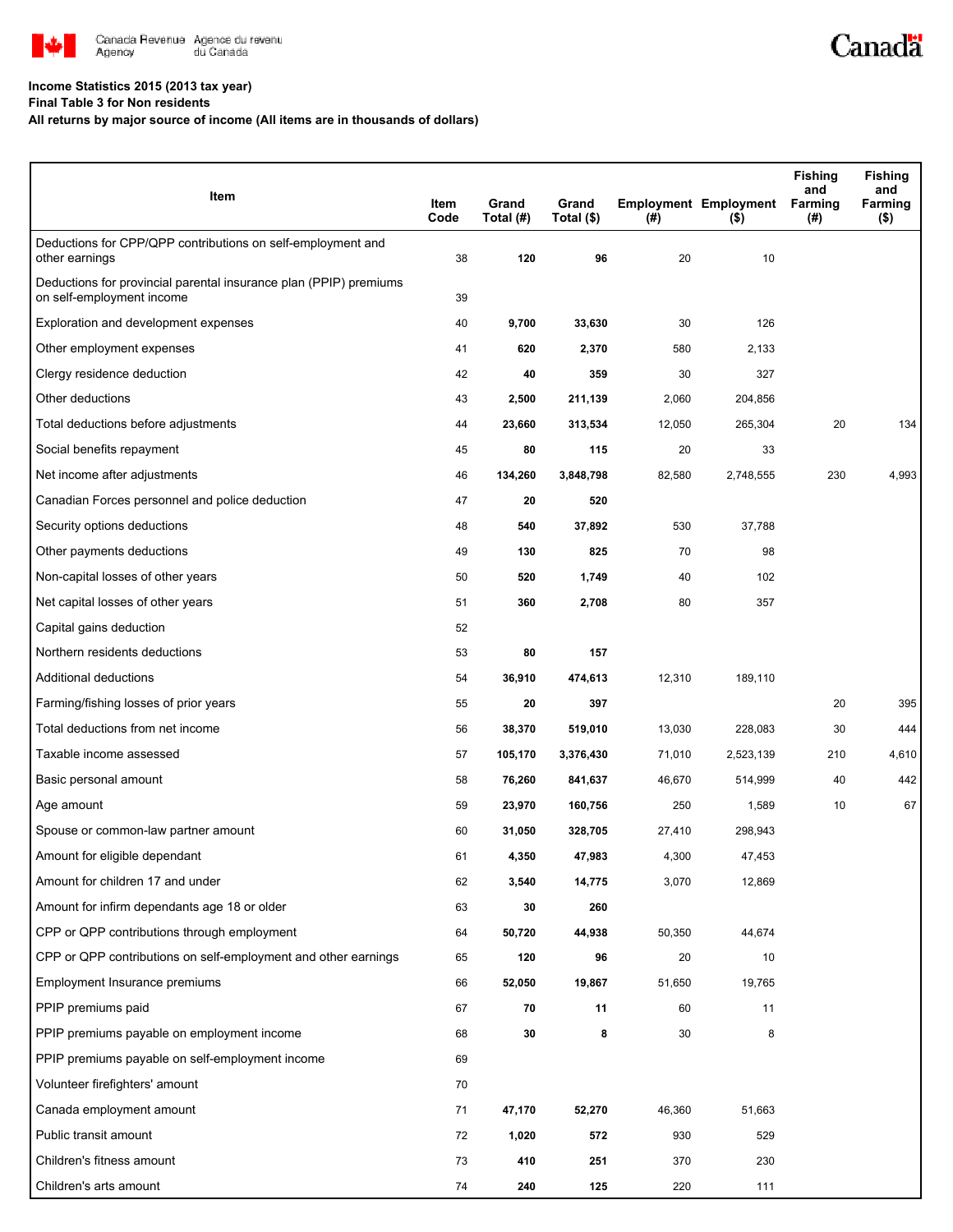

## **Income Statistics 2015 (2013 tax year)**

**Final Table 3 for Non residents**

**All returns by major source of income (All items are in thousands of dollars)**

|                                                                   |                     |                    |                     |        |                                         | <b>Fishing</b><br>and | <b>Fishing</b><br>and |
|-------------------------------------------------------------------|---------------------|--------------------|---------------------|--------|-----------------------------------------|-----------------------|-----------------------|
| Item                                                              | <b>Item</b><br>Code | Grand<br>Total (#) | Grand<br>Total (\$) | (#)    | <b>Employment Employment</b><br>$($ \$) | Farming<br>(#)        | Farming<br>( \$ )     |
| Home buyers' amount                                               | 75                  | 10                 | 53                  | 10     | 44                                      |                       |                       |
| Pension income amount                                             | 76                  | 6,720              | 12,413              | 130    | 241                                     |                       |                       |
| Caregiver amount                                                  | 77                  | 60                 | 396                 | 30     | 148                                     |                       |                       |
| Disability amount                                                 | 78                  | 300                | 2,302               | 70     | 523                                     |                       |                       |
| Disability amount transferred from a dependant                    | 79                  | 30                 | 266                 | 20     | 185                                     |                       |                       |
| Interest paid on student loans                                    | 80                  | 320                | 291                 | 240    | 234                                     |                       |                       |
| Tuition, education, and textbook amounts                          | 81                  | 1,180              | 8,947               | 810    | 5,684                                   |                       |                       |
| Tuition, education, and textbook amounts transferred from a child | 82                  | 170                | 843                 | 150    | 738                                     |                       |                       |
| Amounts transferred from spouse or common-law partner             | 83                  | 1,520              | 9,301               | 170    | 789                                     |                       |                       |
| Medical expenses                                                  | 84                  | 1,370              | 5,342               | 440    | 1,570                                   |                       |                       |
| Total tax credits on personal amounts                             | 85                  | 86,340             | 232,869             | 56,270 | 150,464                                 | 50                    | 96                    |
| Allowable charitable donations and government gifts               | 86                  | 3,470              | 15,131              | 1,990  | 4,937                                   | 20                    | 151                   |
| Eligible cultural and ecological gifts                            | 87                  | 20                 | 489                 |        |                                         |                       |                       |
| Total tax credit on donations and gifts                           | 88                  | 3,300              | 4,489               | 1,990  | 1,406                                   | 20                    | 44                    |
| Total federal non-refundable tax credits                          | 89                  | 87,380             | 237,358             | 56,460 | 151,870                                 | 70                    | 140                   |
| Federal dividend tax credit                                       | 90                  | 800                | 373                 | 620    | 185                                     |                       |                       |
| Overseas employment tax credit                                    | 91                  |                    |                     |        |                                         |                       |                       |
| Minimum tax carryover                                             | 92                  | 20                 | 64                  | 10     | 40                                      |                       |                       |
| Basic federal tax                                                 | 93                  | 52,810             | 590,439             | 28,610 | 427,569                                 | 180                   | 753                   |
| Federal Foreign Tax Credit                                        | 94                  | 790                | 3,050               | 550    | 2,558                                   |                       |                       |
| Federal Political contribution tax credit                         | 95                  | 20                 | 6                   | 20     | 4                                       |                       |                       |
| <b>Investment Tax Credit</b>                                      | 96                  |                    |                     |        |                                         |                       |                       |
| Labour-sponsored funds tax credit                                 | 97                  |                    |                     |        |                                         |                       |                       |
| Alternative minimum tax payable                                   | 98                  | 10                 | 60                  |        |                                         |                       |                       |
| Net federal tax                                                   | 99                  | 52,630             | 641,569             | 28,520 | 445,157                                 | 180                   | 794                   |
| CPP contributions on self-employment                              | 100                 | 120                | 192                 | 20     | 21                                      |                       |                       |
| Social Benefits repayment                                         | 101                 | 80                 | 115                 | 20     | 33                                      |                       |                       |
| <b>Net Provincial Tax</b>                                         | 102                 | 29,040             | 201,558             | 25,970 | 184,719                                 | 140                   | 344                   |
| Total tax payable                                                 | 103                 | 57,980             | 843,435             | 33,760 | 629,931                                 | 180                   | 1,142                 |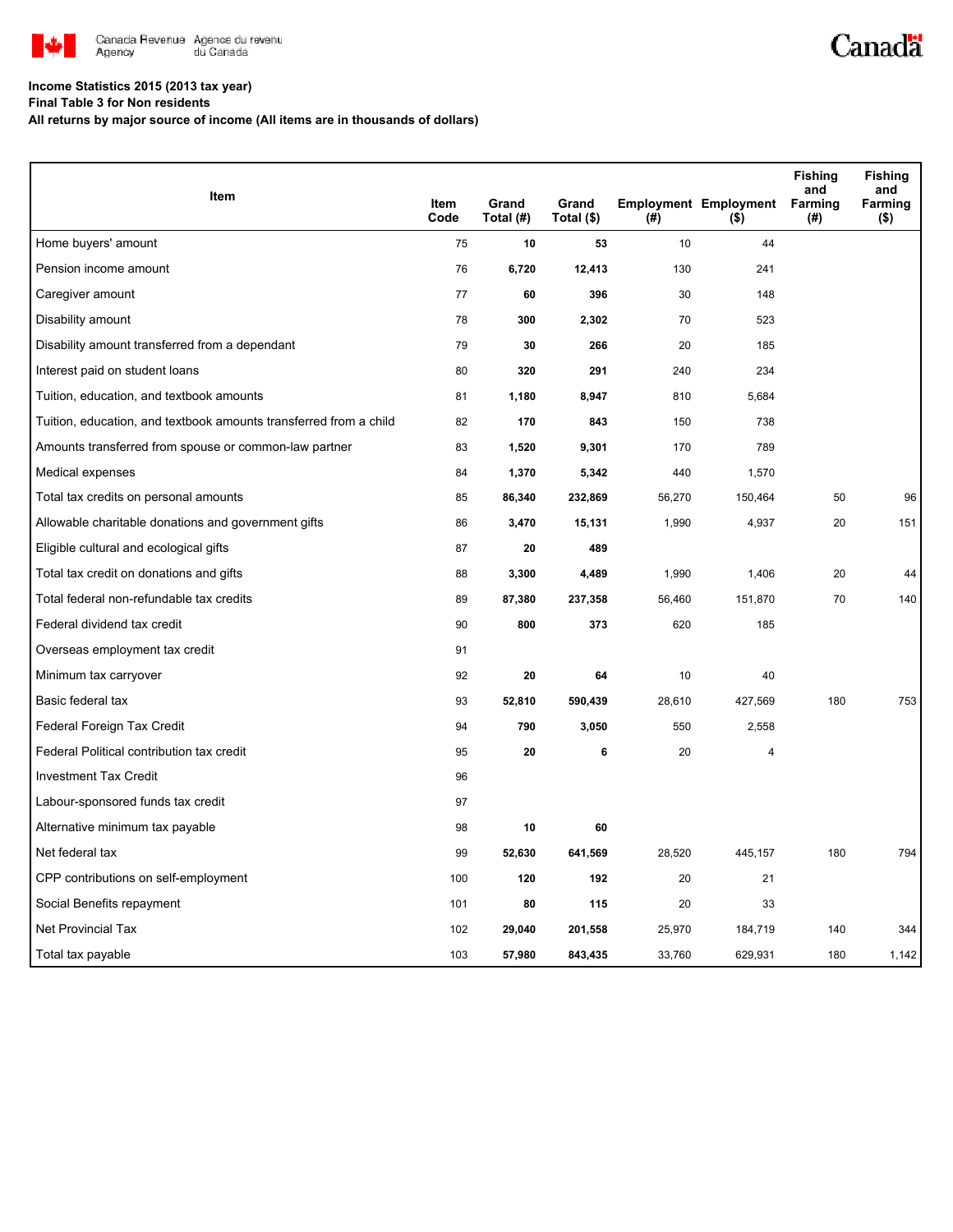| Item                                                                                              | Item<br>Code   | Income $(\#)$ | $Income$ (\$) | <b>Sales</b><br>Professional Professional (Self-Employment) (Self-Employment)<br>(# ) | <b>Sales</b><br>$($ \$) | Proprietorship/ Proprietorship/<br>Partnerships<br>(#) | <b>Partnerships</b><br>$($ \$) |
|---------------------------------------------------------------------------------------------------|----------------|---------------|---------------|---------------------------------------------------------------------------------------|-------------------------|--------------------------------------------------------|--------------------------------|
| Number of taxable returns                                                                         | 1              | 1,830         |               | 70                                                                                    |                         | 4,230                                                  |                                |
| Number of non-taxable returns                                                                     | 2              | 300           |               | 40                                                                                    |                         | 1,870                                                  |                                |
| Total number of returns                                                                           | 3              | 2,130         |               | 100                                                                                   |                         | 6,090                                                  |                                |
| Employment income                                                                                 | 4              | 670           | 1,090         |                                                                                       |                         | 590                                                    | 1,985                          |
| Commissions (from employment)                                                                     | 5              |               |               |                                                                                       |                         |                                                        |                                |
| Other employment income                                                                           | 6              | 10            | 61            |                                                                                       |                         | 40                                                     | 164                            |
| Old Age Security pension (OASP)                                                                   | $\overline{7}$ |               |               |                                                                                       |                         |                                                        |                                |
| CPP or QPP benefits                                                                               | 8              | 10            | 60            |                                                                                       |                         | 20                                                     | 48                             |
| Other pensions or superannuation                                                                  | 9              |               |               |                                                                                       |                         |                                                        |                                |
| Elected split-pension amount                                                                      | 10             |               |               |                                                                                       |                         |                                                        |                                |
| Universal Child Care Benefit (UCCB)                                                               | 11             |               |               |                                                                                       |                         | 10                                                     | 20                             |
| Employment Insurance and other benefits                                                           | 12             |               |               |                                                                                       |                         |                                                        |                                |
| Taxable amount of dividends from taxable<br>Canadian corporations                                 | 13             |               |               |                                                                                       |                         |                                                        |                                |
| Interest and other investment income                                                              | 14             |               |               |                                                                                       |                         | 20                                                     | 39                             |
| Net partnership income (Limited or<br>non-active partners only)                                   | 15             |               |               |                                                                                       |                         |                                                        |                                |
| Net rental income                                                                                 | 16             |               |               |                                                                                       |                         |                                                        |                                |
| Taxable capital gains                                                                             | 17             |               |               |                                                                                       |                         | 100                                                    | 5,076                          |
| Registered retirement savings plan<br>income (RRSP)                                               | 18             |               |               |                                                                                       |                         | 20                                                     | 78                             |
| Other income                                                                                      | 19             | 30            | 3,669         |                                                                                       |                         | 30                                                     | 61                             |
| Net business income                                                                               | 20             |               |               |                                                                                       |                         | 5,970                                                  | 147,985                        |
| Net professional income                                                                           | 21             | 2,100         | 82,273        |                                                                                       |                         |                                                        |                                |
| Net commission income                                                                             | 22             |               |               | 100                                                                                   | 2,861                   |                                                        |                                |
| Net farming income                                                                                | 23             |               |               |                                                                                       |                         |                                                        |                                |
| Net fishing income                                                                                | 24             |               |               |                                                                                       |                         |                                                        |                                |
| Workers' compensation benefits                                                                    | 25             |               |               |                                                                                       |                         |                                                        |                                |
| Social assistance payments                                                                        | 26             |               |               |                                                                                       |                         |                                                        |                                |
| Net federal supplements                                                                           | 27             |               |               |                                                                                       |                         |                                                        |                                |
| Total income assessed                                                                             | 28             | 2,110         | 87,943        | 100                                                                                   | 3,043                   | 6,000                                                  | 154,295                        |
| Registered pension plan contributions<br>(RPP)                                                    | 29             |               |               |                                                                                       |                         |                                                        |                                |
| RRSP deduction                                                                                    | 30             | 90            | 1,550         |                                                                                       |                         | 80                                                     | 390                            |
| Deduction for elected split-pension<br>amount                                                     | 31             |               |               |                                                                                       |                         |                                                        |                                |
| Annual union, professional, or like dues                                                          | 32             | 30            | 35            |                                                                                       |                         | 30                                                     | 17                             |
| Child care expenses                                                                               | 33             | 10            | 57            |                                                                                       |                         | 10                                                     | 44                             |
| Business investment loss                                                                          | 34             |               |               |                                                                                       |                         |                                                        |                                |
| Moving expenses                                                                                   | 35             |               |               |                                                                                       |                         |                                                        |                                |
| Support payments made                                                                             | 36             |               |               |                                                                                       |                         |                                                        |                                |
| Carrying charges and interest expenses                                                            | 37             |               |               |                                                                                       |                         | 100                                                    | 120                            |
| Deductions for CPP/QPP contributions on<br>self-employment and other earnings                     | 38             | 20            | 30            |                                                                                       |                         | 50                                                     | 50                             |
| Deductions for provincial parental<br>insurance plan (PPIP) premiums on<br>self-employment income | 39             |               |               |                                                                                       |                         |                                                        |                                |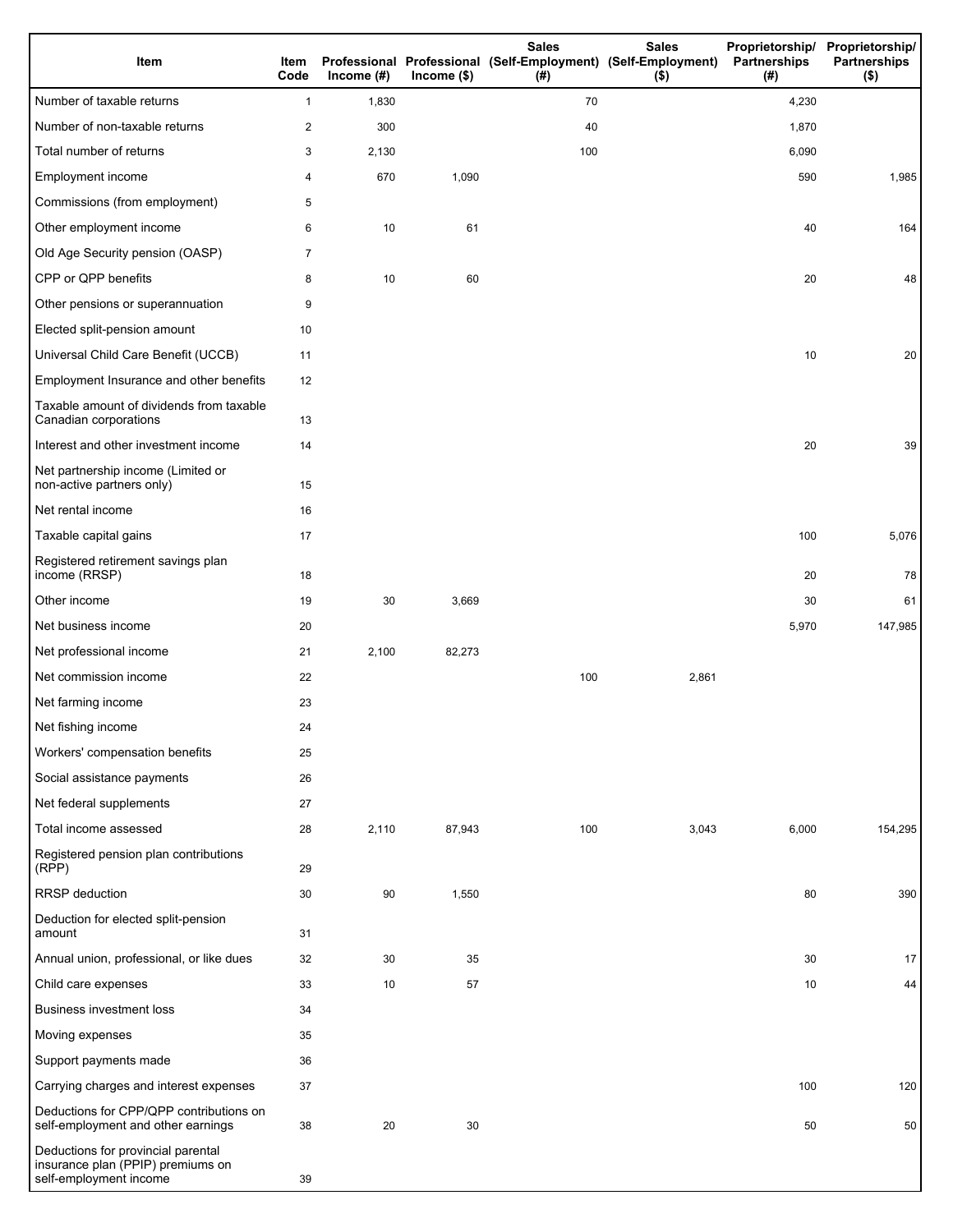| Item                                                              | Item<br>Code | Income $(#)$ | Income $($)$ | <b>Sales</b><br>Professional Professional (Self-Employment) (Self-Employment)<br>(# ) | <b>Sales</b><br>$($ \$) | Proprietorship/<br>Partnerships<br>(#) | Proprietorship/<br><b>Partnerships</b><br>$($ \$) |
|-------------------------------------------------------------------|--------------|--------------|--------------|---------------------------------------------------------------------------------------|-------------------------|----------------------------------------|---------------------------------------------------|
| Exploration and development expenses                              | 40           |              |              |                                                                                       |                         | 60                                     | 335                                               |
| Other employment expenses                                         | 41           | 10           | 88           |                                                                                       |                         |                                        |                                                   |
| Clergy residence deduction                                        | 42           |              |              |                                                                                       |                         |                                        |                                                   |
| Other deductions                                                  | 43           | 20           | 153          |                                                                                       |                         | 60                                     | 2,963                                             |
| Total deductions before adjustments                               | 44           | 170          | 2,182        |                                                                                       |                         | 360                                    | 3,982                                             |
| Social benefits repayment                                         | 45           |              |              |                                                                                       |                         |                                        |                                                   |
| Net income after adjustments                                      | 46           | 2,060        | 85,960       | 90                                                                                    | 2,759                   | 4,930                                  | 165,782                                           |
| Canadian Forces personnel and police<br>deduction                 | 47           |              |              |                                                                                       |                         |                                        |                                                   |
| Security options deductions                                       | 48           |              |              |                                                                                       |                         |                                        |                                                   |
| Other payments deductions                                         | 49           |              |              |                                                                                       |                         |                                        |                                                   |
| Non-capital losses of other years                                 | 50           | 10           | 50           |                                                                                       |                         | 230                                    | 812                                               |
| Net capital losses of other years                                 | 51           |              |              |                                                                                       |                         |                                        |                                                   |
| Capital gains deduction                                           | 52           |              |              |                                                                                       |                         |                                        |                                                   |
| Northern residents deductions                                     | 53           |              |              |                                                                                       |                         |                                        |                                                   |
| Additional deductions                                             | 54           | 190          | 8,898        |                                                                                       |                         | 350                                    | 20,339                                            |
| Farming/fishing losses of prior years                             | 55           |              |              |                                                                                       |                         |                                        |                                                   |
| Total deductions from net income                                  | 56           | 210          | 8,949        | 10                                                                                    | 236                     | 580                                    | 21,251                                            |
| Taxable income assessed                                           | 57           | 1,920        | 77,093       | 80                                                                                    | 2,576                   | 4,520                                  | 144,675                                           |
| Basic personal amount                                             | 58           | 180          | 1,954        | 40                                                                                    | 475                     | 470                                    | 5,166                                             |
| Age amount                                                        | 59           |              |              |                                                                                       |                         | 40                                     | 267                                               |
| Spouse or common-law partner amount                               | 60           | 30           | 220          |                                                                                       |                         | 60                                     | 523                                               |
| Amount for eligible dependant                                     | 61           |              |              |                                                                                       |                         |                                        |                                                   |
| Amount for children 17 and under                                  | 62           | 40           | 174          |                                                                                       |                         | 40                                     | 174                                               |
| Amount for infirm dependants age 18 or<br>older                   | 63           |              |              |                                                                                       |                         |                                        |                                                   |
| CPP or QPP contributions through<br>employment                    | 64           | 20           | 22           |                                                                                       |                         | 60                                     | 46                                                |
| CPP or QPP contributions on<br>self-employment and other earnings | 65           | 20           | 30           |                                                                                       |                         | 50                                     | 50                                                |
| Employment Insurance premiums                                     | 66           | 20           | 9            |                                                                                       |                         | 60                                     | 19                                                |
| PPIP premiums paid                                                | 67           |              |              |                                                                                       |                         |                                        |                                                   |
| PPIP premiums payable on employment<br>income                     | 68           |              |              |                                                                                       |                         |                                        |                                                   |
| PPIP premiums payable on<br>self-employment income                | 69           |              |              |                                                                                       |                         |                                        |                                                   |
| Volunteer firefighters' amount                                    | 70           |              |              |                                                                                       |                         |                                        |                                                   |
| Canada employment amount                                          | 71           | 20           | 16           |                                                                                       |                         | 50                                     | 54                                                |
| Public transit amount                                             | 72           |              |              |                                                                                       |                         | 20                                     | 10 <sup>1</sup>                                   |
| Children's fitness amount                                         | 73           | 10           | 5            |                                                                                       |                         |                                        |                                                   |
| Children's arts amount                                            | 74           |              |              |                                                                                       |                         |                                        |                                                   |
| Home buyers' amount                                               | 75           |              |              |                                                                                       |                         |                                        |                                                   |
| Pension income amount                                             | 76           |              |              |                                                                                       |                         |                                        |                                                   |
| Caregiver amount                                                  | 77           |              |              |                                                                                       |                         |                                        |                                                   |
| Disability amount                                                 | 78           |              |              |                                                                                       |                         |                                        |                                                   |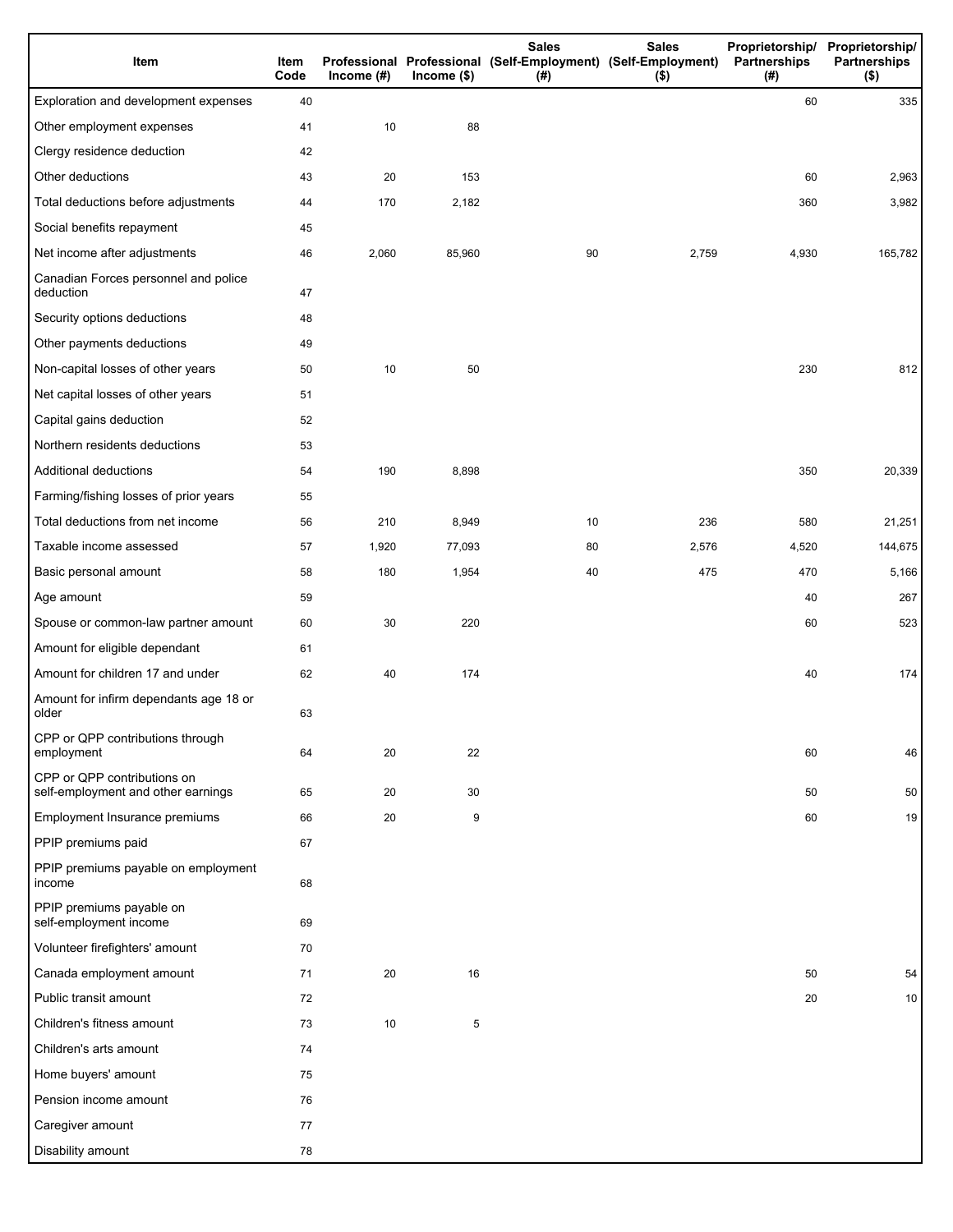| Item                                                                 | Item<br>Code | Income $(\#)$ | $Income$ (\$) | <b>Sales</b><br>Professional Professional (Self-Employment) (Self-Employment)<br>(#) | <b>Sales</b><br>$($ \$) | Partnerships<br>(#) | Proprietorship/ Proprietorship/<br><b>Partnerships</b><br>$($ \$) |
|----------------------------------------------------------------------|--------------|---------------|---------------|--------------------------------------------------------------------------------------|-------------------------|---------------------|-------------------------------------------------------------------|
| Disability amount transferred from a<br>dependant                    | 79           |               |               |                                                                                      |                         |                     |                                                                   |
| Interest paid on student loans                                       | 80           | 10            | 9             |                                                                                      |                         |                     |                                                                   |
| Tuition, education, and textbook amounts                             | 81           | 30            | 456           |                                                                                      |                         | 30                  | 216                                                               |
| Tuition, education, and textbook amounts<br>transferred from a child | 82           |               |               |                                                                                      |                         |                     |                                                                   |
| Amounts transferred from spouse or<br>common-law partner             | 83           |               |               |                                                                                      |                         |                     |                                                                   |
| Medical expenses                                                     | 84           | 20            | 128           |                                                                                      |                         | 30                  | 97                                                                |
| Total tax credits on personal amounts                                | 85           | 220           | 473           | 50                                                                                   | 96                      | 520                 | 1,007                                                             |
| Allowable charitable donations and<br>government gifts               | 86           | 880           | 357           |                                                                                      |                         |                     |                                                                   |
| Eligible cultural and ecological gifts                               | 87           |               |               |                                                                                      |                         |                     |                                                                   |
| Total tax credit on donations and gifts                              | 88           | 700           | 99            |                                                                                      |                         |                     |                                                                   |
| Total federal non-refundable tax credits                             | 89           | 860           | 572           | 50                                                                                   | 96                      | 580                 | 1,584                                                             |
| Federal dividend tax credit                                          | 90           |               |               |                                                                                      |                         |                     |                                                                   |
| Overseas employment tax credit                                       | 91           |               |               |                                                                                      |                         |                     |                                                                   |
| Minimum tax carryover                                                | 92           |               |               |                                                                                      |                         |                     |                                                                   |
| Basic federal tax                                                    | 93           | 1,820         | 16,003        | 60                                                                                   | 508                     | 4,190               | 28,040                                                            |
| Federal Foreign Tax Credit                                           | 94           |               |               |                                                                                      |                         |                     |                                                                   |
| Federal Political contribution tax credit                            | 95           |               |               |                                                                                      |                         |                     |                                                                   |
| <b>Investment Tax Credit</b>                                         | 96           |               |               |                                                                                      |                         |                     |                                                                   |
| Labour-sponsored funds tax credit                                    | 97           |               |               |                                                                                      |                         |                     |                                                                   |
| Alternative minimum tax payable                                      | 98           |               |               |                                                                                      |                         |                     |                                                                   |
| Net federal tax                                                      | 99           | 1,810         | 17,342        | 60                                                                                   | 542                     | 4,190               | 33,565                                                            |
| CPP contributions on self-employment                                 | 100          | 20            | 59            |                                                                                      |                         | 50                  | 98                                                                |
| Social Benefits repayment                                            | 101          |               |               |                                                                                      |                         |                     |                                                                   |
| Net Provincial Tax                                                   | 102          | 1,290         | 5,995         | 30                                                                                   | 250                     | 1,050               | 6,946                                                             |
| Total tax payable                                                    | 103          | 1,830         | 23,399        | 70                                                                                   | 799                     | 4,230               | 40,609                                                            |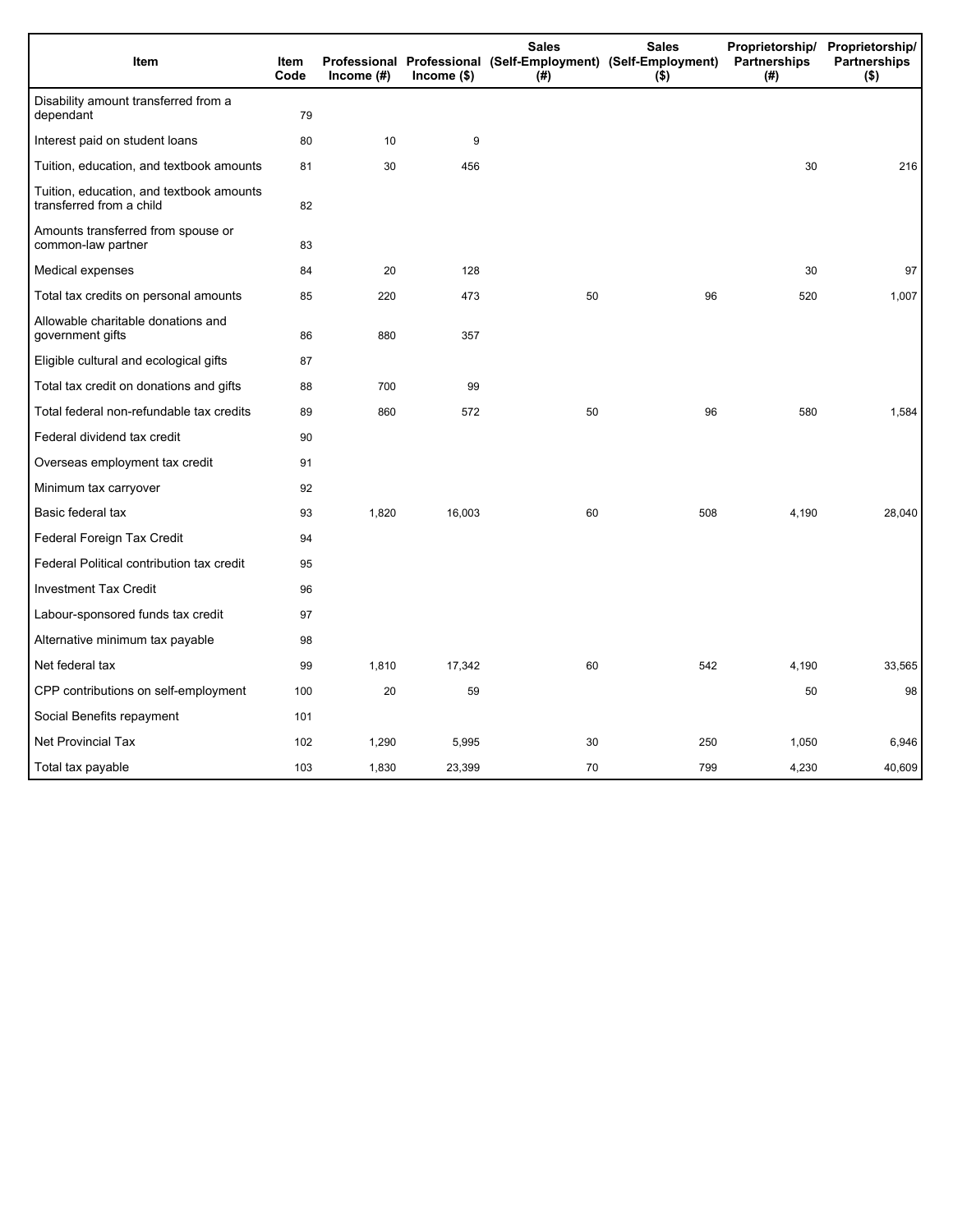| Item                                                                                           | Item<br>Code            | (#)    | <b>Investment Investment</b><br>$($ \$) | Pension<br>(#) | <b>Pension</b><br>$($ \$) | <b>Benefit</b><br>(#) | <b>Benefit</b><br>$($ \$) |
|------------------------------------------------------------------------------------------------|-------------------------|--------|-----------------------------------------|----------------|---------------------------|-----------------------|---------------------------|
| Number of taxable returns                                                                      | $\mathbf{1}$            | 6,070  |                                         | 10,100         |                           | 130                   |                           |
| Number of non-taxable returns                                                                  | $\overline{\mathbf{c}}$ | 14,270 |                                         | 16,170         |                           | 340                   |                           |
| Total number of returns                                                                        | 3                       | 20,340 |                                         | 26,270         |                           | 460                   |                           |
| Employment income                                                                              | 4                       | 540    | 1,345                                   | 190            | 374                       | 170                   | 1,023                     |
| Commissions (from employment)                                                                  | 5                       |        |                                         |                |                           |                       |                           |
| Other employment income                                                                        | 6                       | 50     | 275                                     | 290            | 286                       | 10                    | 9                         |
| Old Age Security pension (OASP)                                                                | $\overline{7}$          | 30     | 100                                     | 19,830         | 72,894                    | 20                    | 86                        |
| CPP or QPP benefits                                                                            | 8                       | 40     | 160                                     | 23,620         | 106,361                   | 10                    | 54                        |
| Other pensions or superannuation                                                               | 9                       | 10     | 120                                     | 6,390          | 81,032                    |                       |                           |
| Elected split-pension amount                                                                   | 10                      |        |                                         | 10             | 255                       |                       |                           |
| Universal Child Care Benefit (UCCB)                                                            | 11                      | 30     | 59                                      |                |                           | 100                   | 162                       |
| Employment Insurance and other benefits                                                        | 12                      |        |                                         | 20             | 43                        | 320                   | 3,171                     |
| Taxable amount of dividends from taxable Canadian corporations                                 | 13                      | 110    | 1,368                                   | 40             | 114                       |                       |                           |
| Interest and other investment income                                                           | 14                      | 190    | 509                                     | 80             | 149                       | 20                    | $\overline{7}$            |
| Net partnership income (Limited or non-active partners only)                                   | 15                      | 14,050 | 4,371                                   |                |                           |                       |                           |
| Net rental income                                                                              | 16                      | 140    | 700                                     | 20             | 51                        |                       |                           |
| Taxable capital gains                                                                          | 17                      | 14,970 | 508,561                                 | 120            | 257                       |                       |                           |
| Registered retirement savings plan income (RRSP)                                               | 18                      | 30     | 220                                     | 510            | 2,667                     | 20                    | 67                        |
| Other income                                                                                   | 19                      | 140    | 503                                     | 430            | 1,331                     | 20                    | 17                        |
| Net business income                                                                            | 20                      | 90     | 1,028                                   | 20             | 22                        |                       |                           |
| Net professional income                                                                        | 21                      |        |                                         |                |                           |                       |                           |
| Net commission income                                                                          | 22                      |        |                                         |                |                           |                       |                           |
| Net farming income                                                                             | 23                      |        |                                         |                |                           |                       |                           |
| Net fishing income                                                                             | 24                      |        |                                         |                |                           |                       |                           |
| Workers' compensation benefits                                                                 | 25                      |        |                                         |                |                           | 10                    | 226                       |
| Social assistance payments                                                                     | 26                      |        |                                         |                |                           | 30                    | 219                       |
| Net federal supplements                                                                        | 27                      |        |                                         | 10             | 39                        | 20                    | 221                       |
| Total income assessed                                                                          | 28                      | 20,340 | 519,430                                 | 26,270         | 265,982                   | 460                   | 5,282                     |
| Registered pension plan contributions (RPP)                                                    | 29                      | 20     | 76                                      | 50             | 100                       |                       |                           |
| <b>RRSP</b> deduction                                                                          | 30                      | 70     | 378                                     | 70             | 1,173                     |                       |                           |
| Deduction for elected split-pension amount                                                     | 31                      |        |                                         | 10             | 54                        |                       |                           |
| Annual union, professional, or like dues                                                       | 32                      | 40     | 16                                      | 130            | 38                        | 30                    | 6                         |
| Child care expenses                                                                            | 33                      |        |                                         |                |                           |                       |                           |
| <b>Business investment loss</b>                                                                | 34                      |        |                                         |                |                           |                       |                           |
| Moving expenses                                                                                | 35                      |        |                                         |                |                           |                       |                           |
| Support payments made                                                                          | 36                      |        |                                         | 60             | 592                       |                       |                           |
| Carrying charges and interest expenses                                                         | 37                      | 260    | 797                                     | 90             | 98                        |                       |                           |
| Deductions for CPP/QPP contributions on self-employment and other<br>earnings                  | 38                      |        |                                         |                |                           |                       |                           |
| Deductions for provincial parental insurance plan (PPIP) premiums on<br>self-employment income | 39                      |        |                                         |                |                           |                       |                           |
| Exploration and development expenses                                                           | 40                      | 9,610  | 33,156                                  |                |                           |                       |                           |
| Other employment expenses                                                                      | 41                      |        |                                         |                |                           |                       |                           |
| Clergy residence deduction                                                                     | 42                      |        |                                         |                |                           |                       |                           |
| Other deductions                                                                               | 43                      | 70     | 537                                     | 180            | 479                       | 10                    | 9                         |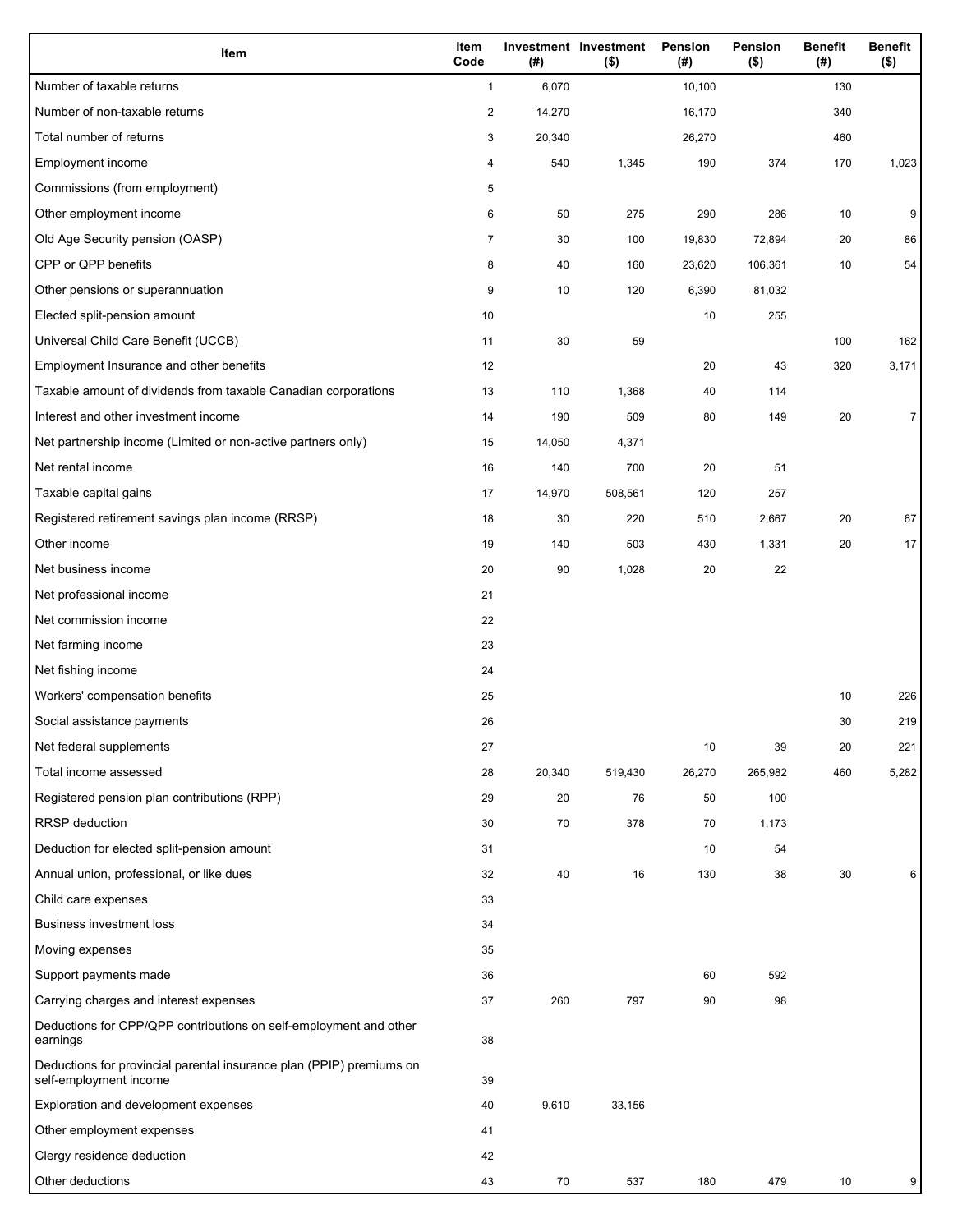| Item                                                              | <b>Item Code</b> | (#)    | Investment Investment<br>$($ \$) |        | Pension (#) Pension (\$) Benefit (#) Benefit (\$) |     |       |
|-------------------------------------------------------------------|------------------|--------|----------------------------------|--------|---------------------------------------------------|-----|-------|
| Total deductions before adjustments                               | 44               | 10,030 | 35,119                           | 560    | 2,565                                             |     |       |
| Social benefits repayment                                         | 45               |        |                                  | 40     | 64                                                |     |       |
| Net income after adjustments                                      | 46               | 15,290 | 498,142                          | 26,230 | 263,486                                           | 460 | 5,191 |
| Canadian Forces personnel and police deduction                    | 47               |        |                                  |        |                                                   |     |       |
| Security options deductions                                       | 48               |        |                                  |        |                                                   |     |       |
| Other payments deductions                                         | 49               |        |                                  | 10     | 42                                                | 50  | 666   |
| Non-capital losses of other years                                 | 50               | 210    | 642                              | 10     | 23                                                |     |       |
| Net capital losses of other years                                 | 51               | 230    | 2,265                            | 30     | 38                                                |     |       |
| Capital gains deduction                                           | 52               |        |                                  |        |                                                   |     |       |
| Northern residents deductions                                     | 53               |        |                                  |        |                                                   |     |       |
| Additional deductions                                             | 54               | 9,230  | 159,497                          | 14,450 | 89,497                                            | 60  | 549   |
| Farming/fishing losses of prior years                             | 55               |        |                                  |        |                                                   |     |       |
| Total deductions from net income                                  | 56               | 9,570  | 162,559                          | 14,480 | 89,607                                            | 110 | 1,215 |
| Taxable income assessed                                           | 57               | 6,600  | 378,378                          | 18,080 | 174,352                                           | 400 | 3,976 |
| Basic personal amount                                             | 58               | 440    | 4,833                            | 26,180 | 289,019                                           | 450 | 4,995 |
| Age amount                                                        | 59               | 60     | 357                              | 23,260 | 156,404                                           | 30  | 168   |
| Spouse or common-law partner amount                               | 60               | 20     | 228                              | 3,130  | 24,895                                            | 160 | 1,768 |
| Amount for eligible dependant                                     | 61               |        |                                  | 30     | 297                                               | 10  | 110   |
| Amount for children 17 and under                                  | 62               | 30     | 107                              | 160    | 602                                               | 60  | 200   |
| Amount for infirm dependants age 18 or older                      | 63               |        |                                  | 30     | 214                                               |     |       |
| CPP or QPP contributions through employment                       | 64               | 60     | 71                               | 20     | $\overline{7}$                                    | 120 | 25    |
| CPP or QPP contributions on self-employment and other earnings    | 65               |        |                                  |        |                                                   |     |       |
| Employment Insurance premiums                                     | 66               | 50     | 19                               | 30     | 5                                                 | 140 | 18    |
| PPIP premiums paid                                                | 67               |        |                                  |        |                                                   |     |       |
| PPIP premiums payable on employment income                        | 68               |        |                                  |        |                                                   |     |       |
| PPIP premiums payable on self-employment income                   | 69               |        |                                  |        |                                                   |     |       |
| Volunteer firefighters' amount                                    | 70               |        |                                  |        |                                                   |     |       |
| Canada employment amount                                          | 71               | 70     | 75                               | 350    | 155                                               | 160 | 174   |
| Public transit amount                                             | 72               |        |                                  | 20     | 13                                                |     |       |
| Children's fitness amount                                         | 73               |        |                                  | 10     | $\overline{7}$                                    |     |       |
| Children's arts amount                                            | 74               |        |                                  |        |                                                   |     |       |
| Home buyers' amount                                               | 75               |        |                                  |        |                                                   |     |       |
| Pension income amount                                             | 76               | 20     | 29                               | 6,420  | 11,859                                            |     |       |
| Caregiver amount                                                  | 77               |        |                                  | 30     | 206                                               |     |       |
| Disability amount                                                 | 78               |        |                                  | 210    | 1,610                                             |     |       |
| Disability amount transferred from a dependant                    | 79               |        |                                  |        |                                                   |     |       |
| Interest paid on student loans                                    | 80               |        |                                  |        |                                                   |     |       |
| Tuition, education, and textbook amounts                          | 81               | 130    | 785                              |        |                                                   |     |       |
| Tuition, education, and textbook amounts transferred from a child | 82               |        |                                  | 10     | 48                                                |     |       |
| Amounts transferred from spouse or common-law partner             | 83               |        |                                  | 1,280  | 8,135                                             |     |       |
| Medical expenses                                                  | 84               | 20     | 79                               | 760    | 3,038                                             | 10  | 31    |
| Total tax credits on personal amounts                             | 85               | 600    | 1,004                            | 26,200 | 74,488                                            | 460 | 1,134 |
| Allowable charitable donations and government gifts               | 86               | 130    | 7,269                            | 250    | 327                                               |     |       |
| Eligible cultural and ecological gifts                            | 87               |        |                                  |        |                                                   |     |       |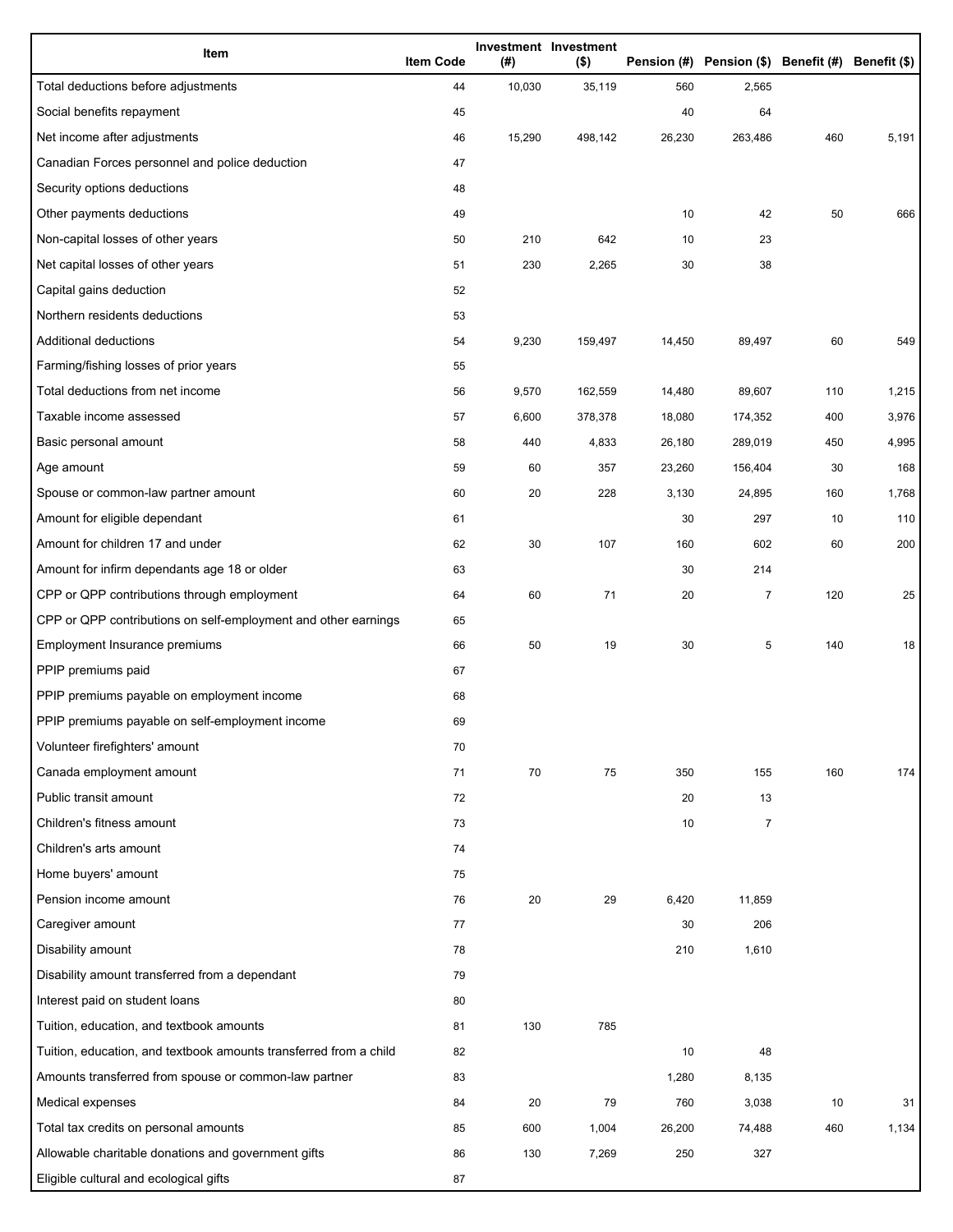| Item                                      | <b>Item Code</b> | (#)   | Investment Investment<br>$($ \$) | Pension (#) | Pension (\$) Benefit (#) Benefit (\$) |     |       |
|-------------------------------------------|------------------|-------|----------------------------------|-------------|---------------------------------------|-----|-------|
| Total tax credit on donations and gifts   | 88               | 140   | 2,238                            | 250         | 99                                    |     |       |
| Total federal non-refundable tax credits  | 89               | 700   | 3,242                            | 26,200      | 74,586                                | 460 | 1,134 |
| Federal dividend tax credit               | 90               | 90    | 165                              | 30          | 15                                    |     |       |
| Overseas employment tax credit            | 91               |       |                                  |             |                                       |     |       |
| Minimum tax carryover                     | 92               |       |                                  |             |                                       |     |       |
| Basic federal tax                         | 93               | 6,090 | 82,148                           | 10,120      | 21,879                                | 100 | 217   |
| Federal Foreign Tax Credit                | 94               | 100   | 37                               | 60          | 100                                   |     |       |
| Federal Political contribution tax credit | 95               |       |                                  |             |                                       |     |       |
| <b>Investment Tax Credit</b>              | 96               |       |                                  |             |                                       |     |       |
| Labour-sponsored funds tax credit         | 97               |       |                                  |             |                                       |     |       |
| Alternative minimum tax payable           | 98               |       |                                  |             |                                       |     |       |
| Net federal tax                           | 99               | 6,060 | 115,183                          | 10,090      | 13,176                                | 100 | 155   |
| CPP contributions on self-employment      | 100              |       |                                  |             |                                       |     |       |
| Social Benefits repayment                 | 101              |       |                                  | 40          | 64                                    |     |       |
| Net Provincial Tax                        | 102              | 240   | 1,403                            | 50          | 10                                    | 50  | 6     |
| Total tax payable                         | 103              | 6,070 | 116,598                          | 10,100      | 13,250                                | 130 | 161   |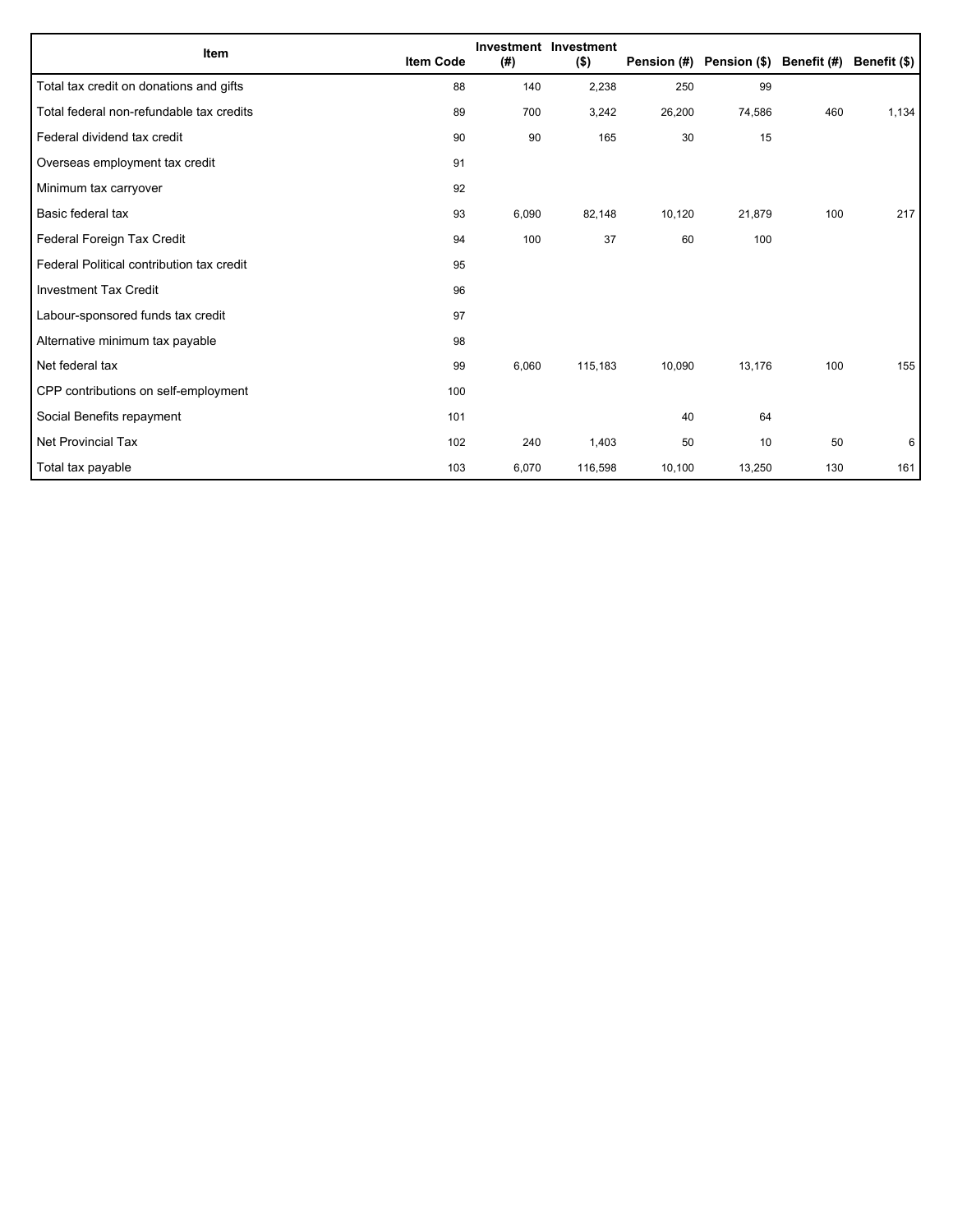| Item                                                                                        | Item Code Other (#) |       | Other (\$) |
|---------------------------------------------------------------------------------------------|---------------------|-------|------------|
| Number of taxable returns                                                                   | 1                   | 1,620 |            |
| Number of non-taxable returns                                                               | 2                   | 2,750 |            |
| Total number of returns                                                                     | 3                   | 4,370 |            |
| Employment income                                                                           | 4                   | 740   | 2,859      |
| Commissions (from employment)                                                               | 5                   |       |            |
| Other employment income                                                                     | 6                   | 50    | 348        |
| Old Age Security pension (OASP)                                                             | $\overline{7}$      | 150   | 631        |
| CPP or QPP benefits                                                                         | 8                   | 360   | 1,807      |
| Other pensions or superannuation                                                            | 9                   | 80    | 639        |
| Elected split-pension amount                                                                | 10                  |       |            |
| Universal Child Care Benefit (UCCB)                                                         | 11                  |       |            |
| Employment Insurance and other benefits                                                     | 12                  |       |            |
| Taxable amount of dividends from taxable Canadian corporations                              | 13                  | 20    | 36         |
| Interest and other investment income                                                        | 14                  | 40    | 52         |
| Net partnership income (Limited or non-active partners only)                                | 15                  |       |            |
| Net rental income                                                                           | 16                  | 10    | 3          |
| Taxable capital gains                                                                       | 17                  | 80    | 83         |
| Registered retirement savings plan income (RRSP)                                            | 18                  | 930   | 16,783     |
| Other income                                                                                | 19                  | 1,560 | 53,517     |
| Net business income                                                                         | 20                  |       |            |
| Net professional income                                                                     | 21                  |       |            |
| Net commission income                                                                       | 22                  |       |            |
| Net farming income                                                                          | 23                  |       |            |
| Net fishing income                                                                          | 24                  |       |            |
| Workers' compensation benefits                                                              | 25                  |       |            |
| Social assistance payments                                                                  | 26                  |       |            |
| Net federal supplements                                                                     | 27                  |       |            |
| Total income assessed                                                                       | 28                  | 2,440 | 77,536     |
| Registered pension plan contributions (RPP)                                                 | 29                  | 50    | 179        |
| RRSP deduction                                                                              | 30                  | 110   | 1,154      |
| Deduction for elected split-pension amount                                                  | 31                  |       |            |
| Annual union, professional, or like dues                                                    | 32                  | 110   | 47         |
| Child care expenses                                                                         | 33                  |       |            |
| Business investment loss                                                                    | 34                  |       |            |
| Moving expenses                                                                             | 35                  |       |            |
| Support payments made                                                                       | 36                  |       |            |
| Carrying charges and interest expenses                                                      | 37                  | 70    | 106        |
| Deductions for CPP/QPP contributions on self-employment and other earnings                  | 38                  |       |            |
| Deductions for provincial parental insurance plan (PPIP) premiums on self-employment income | 39                  |       |            |
| Exploration and development expenses                                                        | 40                  |       |            |
| Other employment expenses                                                                   | 41                  |       |            |
| Clergy residence deduction                                                                  | 42                  |       |            |
| Other deductions                                                                            | 43                  | 90    | 2,015      |
| Total deductions before adjustments                                                         | 44                  | 390   | 3,810      |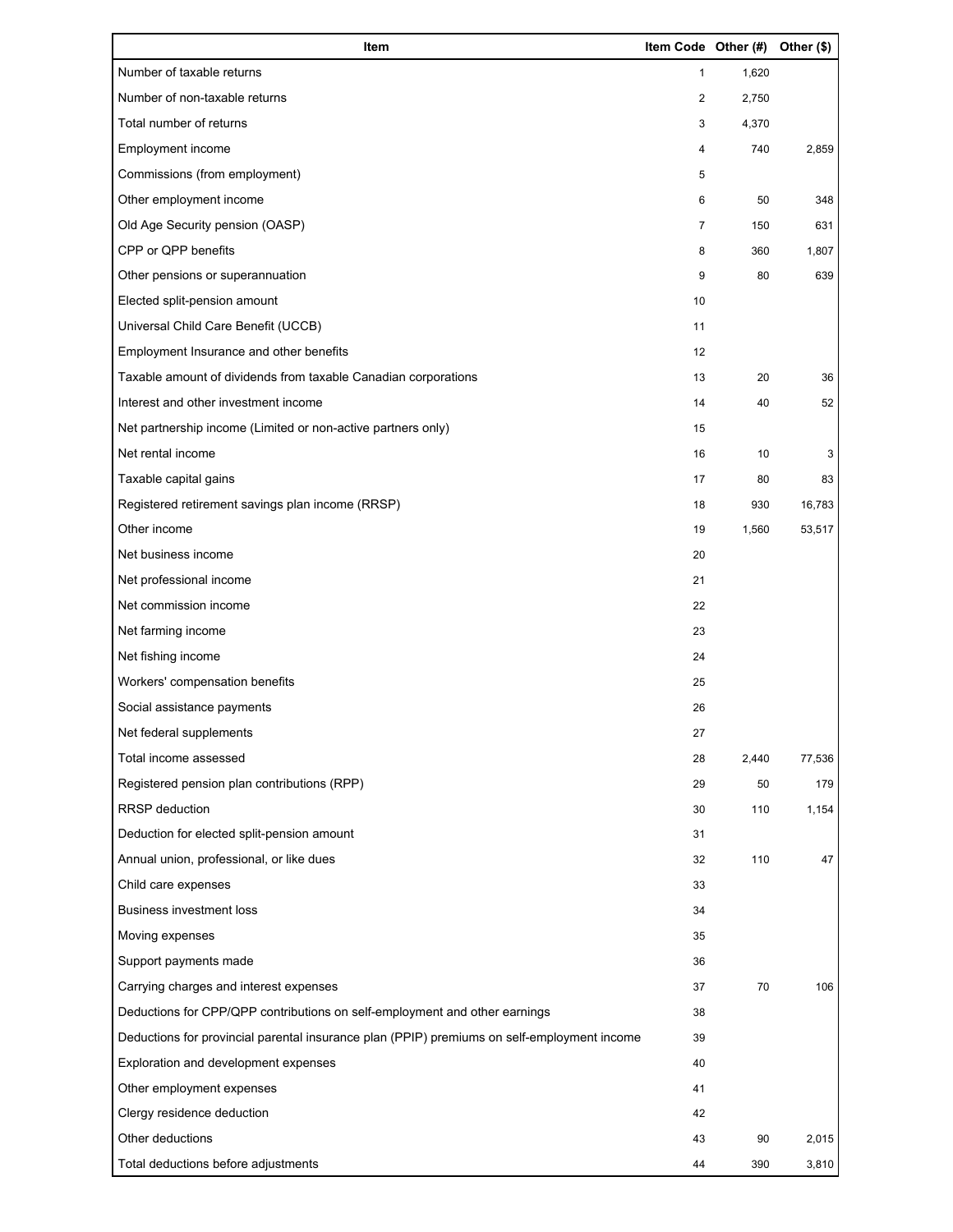| Item                                                              | Item Code Other (#) |       | Other (\$) |
|-------------------------------------------------------------------|---------------------|-------|------------|
| Social benefits repayment                                         | 45                  |       |            |
| Net income after adjustments                                      | 46                  | 2,400 | 73,930     |
| Canadian Forces personnel and police deduction                    | 47                  |       |            |
| Security options deductions                                       | 48                  |       |            |
| Other payments deductions                                         | 49                  |       |            |
| Non-capital losses of other years                                 | 50                  |       |            |
| Net capital losses of other years                                 | 51                  | 10    | 7          |
| Capital gains deduction                                           | 52                  |       |            |
| Northern residents deductions                                     | 53                  |       |            |
| Additional deductions                                             | 54                  | 300   | 6,470      |
| Farming/fishing losses of prior years                             | 55                  |       |            |
| Total deductions from net income                                  | 56                  | 340   | 6,666      |
| Taxable income assessed                                           | 57                  | 2,350 | 67,631     |
| Basic personal amount                                             | 58                  | 1,790 | 19,755     |
| Age amount                                                        | 59                  | 310   | 1,824      |
| Spouse or common-law partner amount                               | 60                  | 220   | 2,014      |
| Amount for eligible dependant                                     | 61                  |       |            |
| Amount for children 17 and under                                  | 62                  | 150   | 588        |
| Amount for infirm dependants age 18 or older                      | 63                  |       |            |
| CPP or QPP contributions through employment                       | 64                  | 90    | 81         |
| CPP or QPP contributions on self-employment and other earnings    | 65                  |       |            |
| Employment Insurance premiums                                     | 66                  | 100   | 31         |
| PPIP premiums paid                                                | 67                  |       |            |
| PPIP premiums payable on employment income                        | 68                  |       |            |
| PPIP premiums payable on self-employment income                   | 69                  |       |            |
| Volunteer firefighters' amount                                    | 70                  |       |            |
| Canada employment amount                                          | 71                  | 150   | 129        |
| Public transit amount                                             | 72                  | 40    | 16         |
| Children's fitness amount                                         | 73                  |       |            |
| Children's arts amount                                            | 74                  |       |            |
| Home buyers' amount                                               | 75                  |       |            |
| Pension income amount                                             | 76                  | 130   | 249        |
| Caregiver amount                                                  | 77                  |       |            |
| Disability amount                                                 | 78                  | 20    | 115        |
| Disability amount transferred from a dependant                    | 79                  |       |            |
| Interest paid on student loans                                    | 80                  | 40    | 30         |
| Tuition, education, and textbook amounts                          | 81                  | 180   | 1,784      |
| Tuition, education, and textbook amounts transferred from a child | 82                  |       |            |
| Amounts transferred from spouse or common-law partner             | 83                  | 50    | 232        |
| Medical expenses                                                  | 84                  | 80    | 379        |
| Total tax credits on personal amounts                             | 85                  | 1,980 | 4,108      |
| Allowable charitable donations and government gifts               | 86                  | 90    | 93         |
| Eligible cultural and ecological gifts                            | 87                  |       |            |
| Total tax credit on donations and gifts                           | 88                  | 100   | 26         |